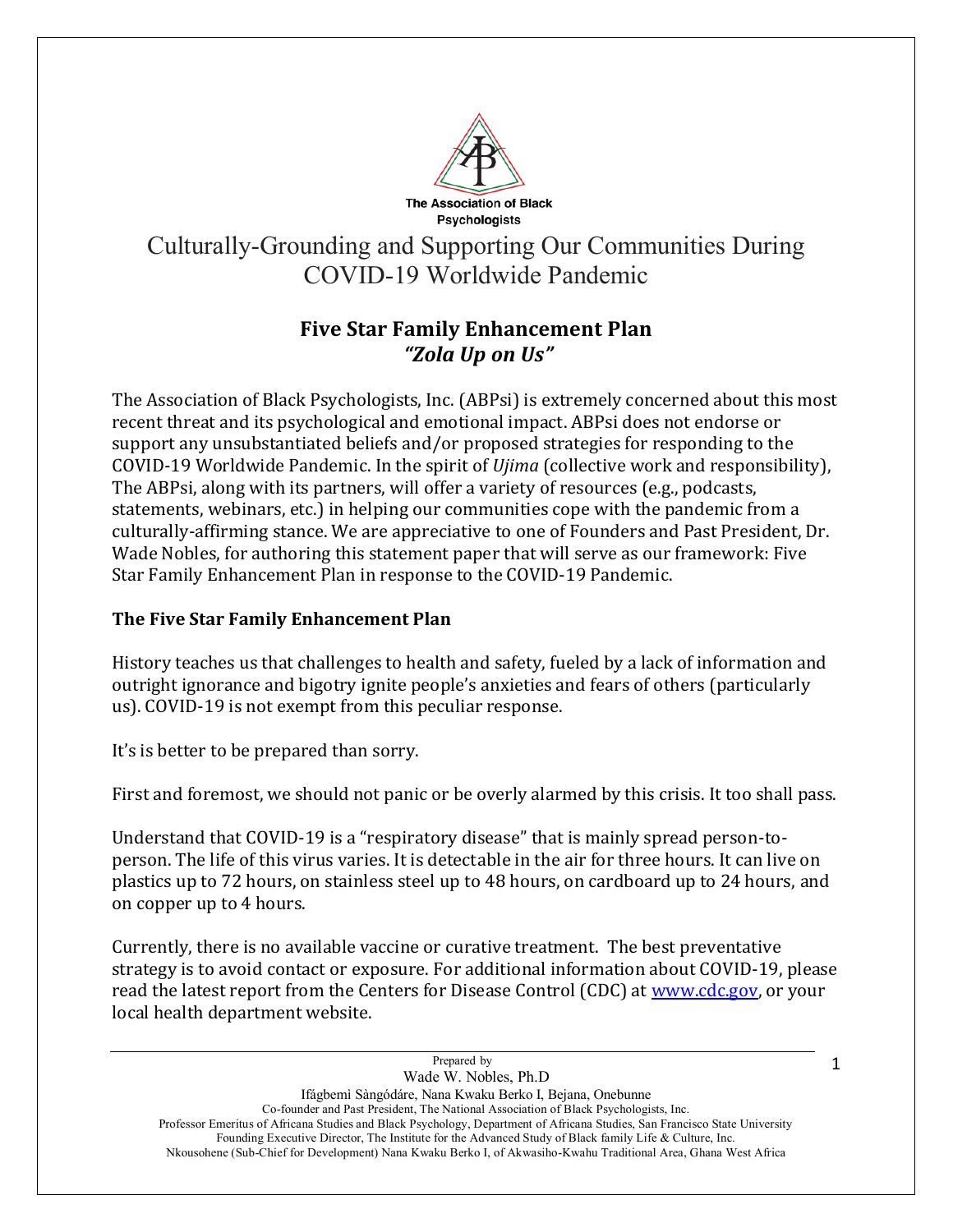## **The 5 R's Plan (Remember, Remind, Reframe, Revitalize and Reward)**

We began this plan with "love." In our African (KiKongo) traditional beliefs, "love" is called "Zola" and "Zola" activates our "self-healing capacity." We should "Zola Up On" our families, each other and everyone we cherish. As we engage in the five-star plan, we engage in activities that activate our capacity to heal and be well.

- **Remember:** Remember who we are and whose we are. We should remember that we are a magnificent people birthed from the womb of Mother Africa. We are African people living in the diaspora (USA). From Kemet (Egypt) to Kansas City, from Sudan to Suriname, from Ouagadugou to West Oakland, from South Africa to South Carolina, from St. Croix to St. Louis, from Mali to Mississippi, from Brixton to Brooklyn, we have been and have borne visionaries and the valiant, peacemakers, powerbrokers, scholars and seers scientists, business magnates, and healers. We are awesome beyond measure and as ancient as the origins of humanity itself. We belong to a people deeply rooted in spirit that is expressed in our bodies, traditions of family-hood and kinship.
- **Remind:** Even though many of us wish it weren't so, White supremacy/racism is still the underbelly of American society; and, when it comes to Black people, regardless of socio-economic status, we live in a toxic and hostile environment. We should remind ourselves that during the Ebola virus outbreak, the underbelly of white supremacy in this country facilitated the ease of outdooring more racial assaults, profiling and anti-Black sentiments based on skin color. We should not forget the history of government operated syphilis testing on our ancestors, or the forced sterilization of our poor or the massive government sanctioned police killings of our youths. Being suspicious about what is really going on is good to do. Just don't be unduly alarmed, fearful, and immobilized in your terror.

Think about ways to " $Z$ Ola Up On" each other as a reminder of who we are and whose we are.

**Reframe:** In response to the various orders to shelter-in-place, selected areas being quarantine, etc., re-caste these directives according to our way. Shelter-inplace should not be a call for us to create and defend "family (man) caves" that are created for only the few to survive. Don't slip and slide into individualism, selfishness and fear. Our way honors the collective, the elevation, and enhancement of us all.

> Think about ways to "Zola Up On" each other as ways to redefine the various survival strategies to bring safety and protection to us all.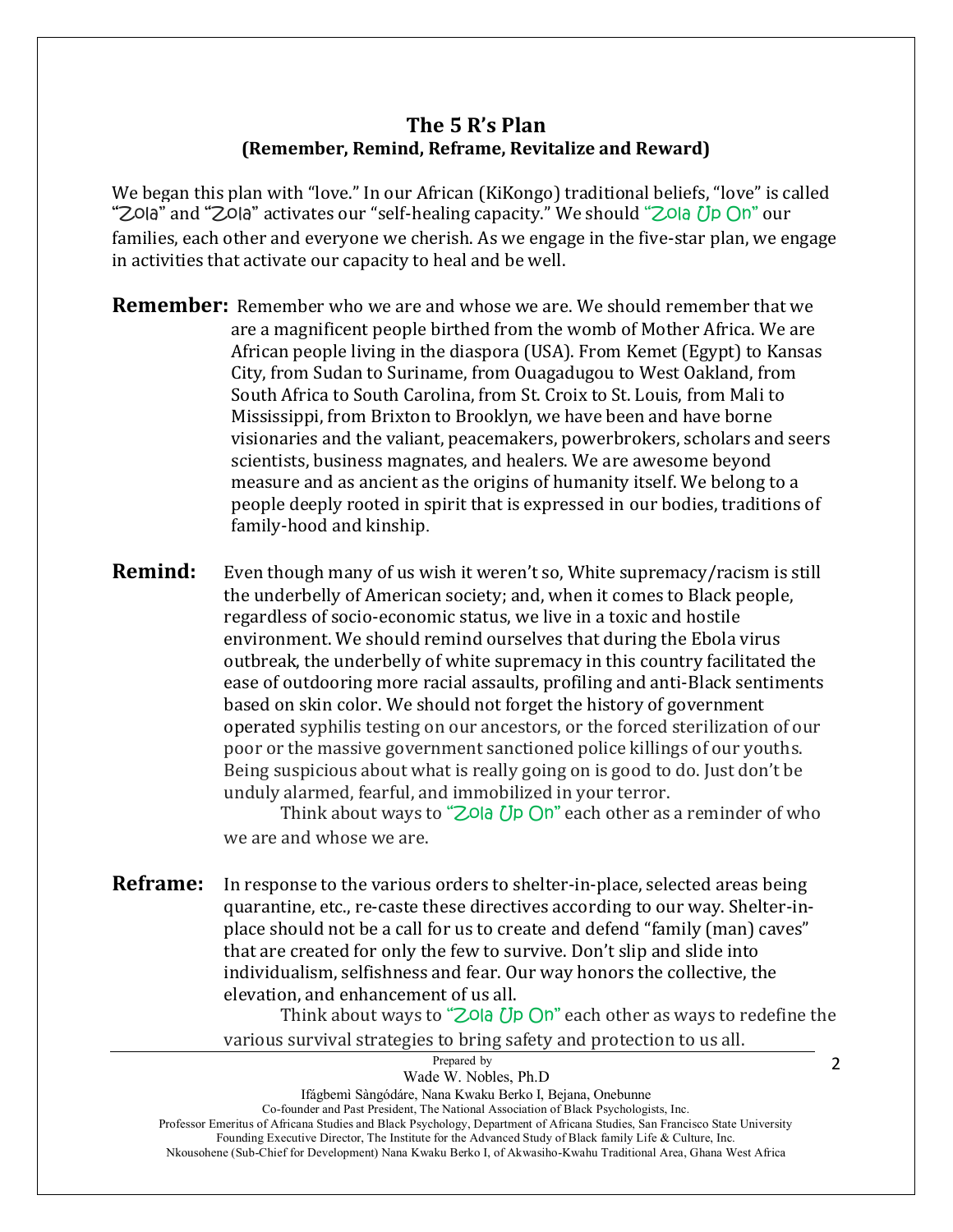**Revitalize:** It is very important that we take this time to hold up in high regard and deep respect the idea of family. We have an opportunity to examine our life and living as family centered. We can use this time to recall and/or recreate the ways we enjoy and learn from being together. This can be a time to restructure our living space so that we have areas for honoring our ancestors, being quiet, having a family repository of memorabilia, building a library of the twenty books Black children should read and the twenty books every Black parent should read. With the renovation of the living space, this would be a good time to also engage in family revitalizing activities. We could read to our children and have them read to us. We can co-create family games that inspire and elevate through imagination. We could co-author a family victorious play with everyone playing a role. Use this time to co-create that most delicious and nutritious meal using immune strengthening and antiviral ingredients such as cayenne, garlic, oregano, passionflower, turmeric, honey, Echinacea, chamomile, fruits and green vegetables. This could be a perfect time to interview and record the life stories of the oldest members of the family. We could have our children call (FaceTime) absent members and simply say, I love you.

> Collectively think about family generated rituals that "Zola Up On" each other to revitalize our life and living.

**Reward** Giving thanks for doing good is key to enhancing the fabric of family. We should do good because it is good to do good. Rewarding our goodness in words, songs and deeds is a best practice that acknowledges our worth and value. Little girls dancing with their fathers or little boys dancing with their mothers is rewarding and restorative. Seeing our parents dancing and laughing together is healing. Saying I am better because of you or that my life goes better with you is rewarding.

> Collectively think about ways in which we can acknowledge and reward the good that is a "Zola Up On" our families, each other and everyone we cherish.

In general, the ABPsi encourages you to have family discussions about how you see any of the five R's expressing themselves in your home or the wider community where you live.

The following list of resources and hot lines are also available to you:

- ABPsi and CHN Family-Care, Community-Care and Self-Care Tool Kit: <https://www.abpsi.org/pdf/FamilyCommunitySelfCareToolKit.pdf>
- Disaster Distress Helpline: 1-800-985-5990